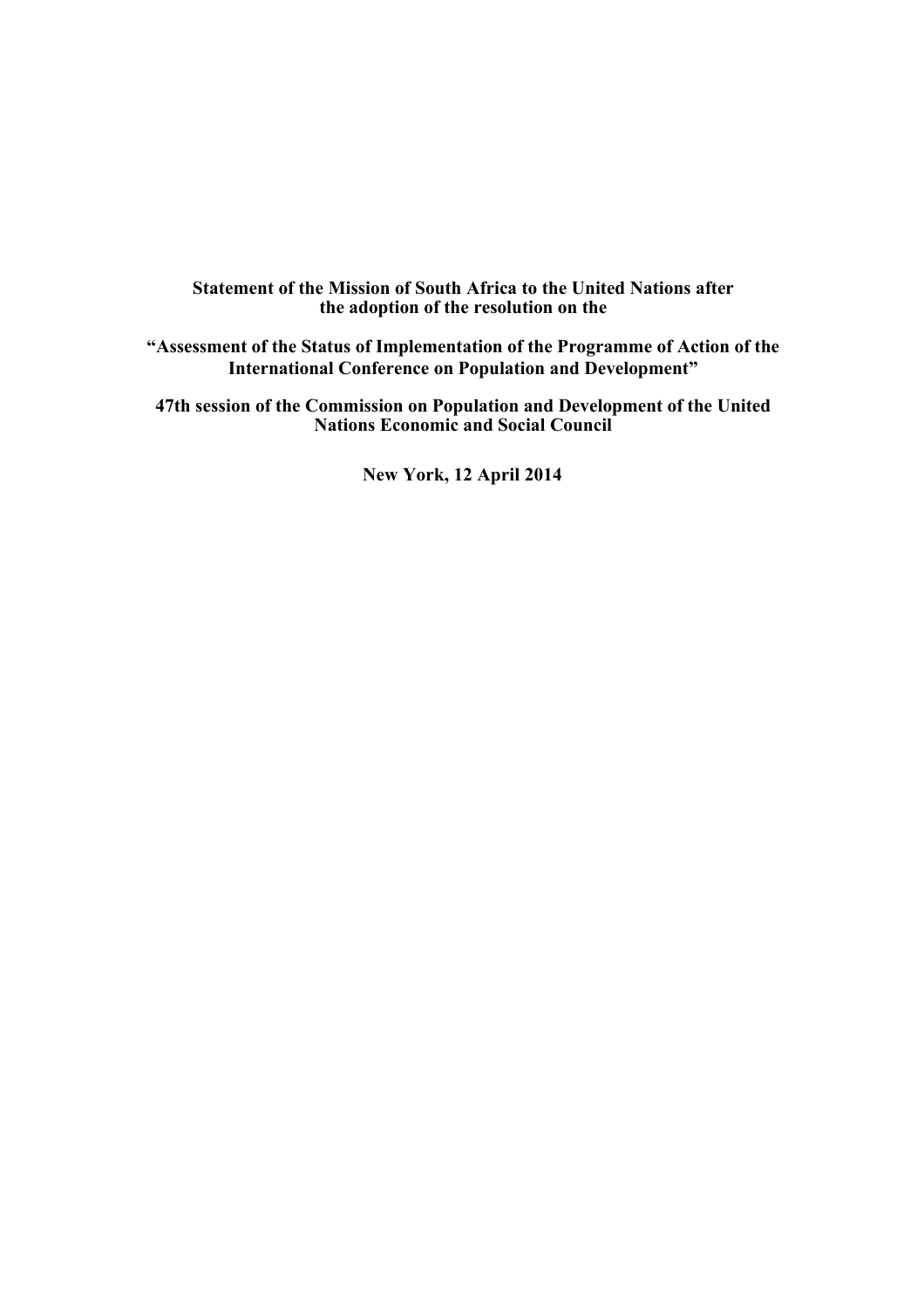## Mr Chairman,

The South African delegation would like to express its appreciation for your tireless efforts along with your able Bureau. A lot of hard work has gone into the document we have before us, and I am not just referring to the past two weeks.

In terms of process, South Africa has negotiated in part with the G77, in part with the Africa Group and in some areas we negotiated in our national capacity. Paragraphs Op 10 and OP 11 ,which the Africa Group has registered reservations against, are two of those paragraphs where we negotiated in our national capacities are therefore not party to the Africa Group's reservations in those areas.

While there are some areas in the outcome that are clearly useful and we are happy to be part of the consensus, we are not convinced that we have done justice to the 20-year review, especially, if one takes into account the richness of the regional outcome documents. The South African delegation, would have liked to see an outcome document that was bolder in its intent on tackling the gaps identified in the review documents.

## Mr Chairman,

The South African delegation believes that in order to do justice to 20 years of population and development in the context of the ICPD we needed to set our sights higher than we did.

We recently laid to rest our icon former President Nelson Mandela. In celebrating the life of our icon Nelson Mandela, we are reminded of some of his words on protecting the rights of others. This includes the following quotes - "To deny people their human rights is to challenge their very humanity", and "For to be free is not to merely to cast off one's chains, but to live in a way that respects and enhances the freedom of others. "

Nelson Mandela always reminded South Africans that we needed to remember the experience of being oppressed before we dare to discriminate and justify discrimination against others. These are the values that informed the principles underpinning the South African constitution and these are the values we are